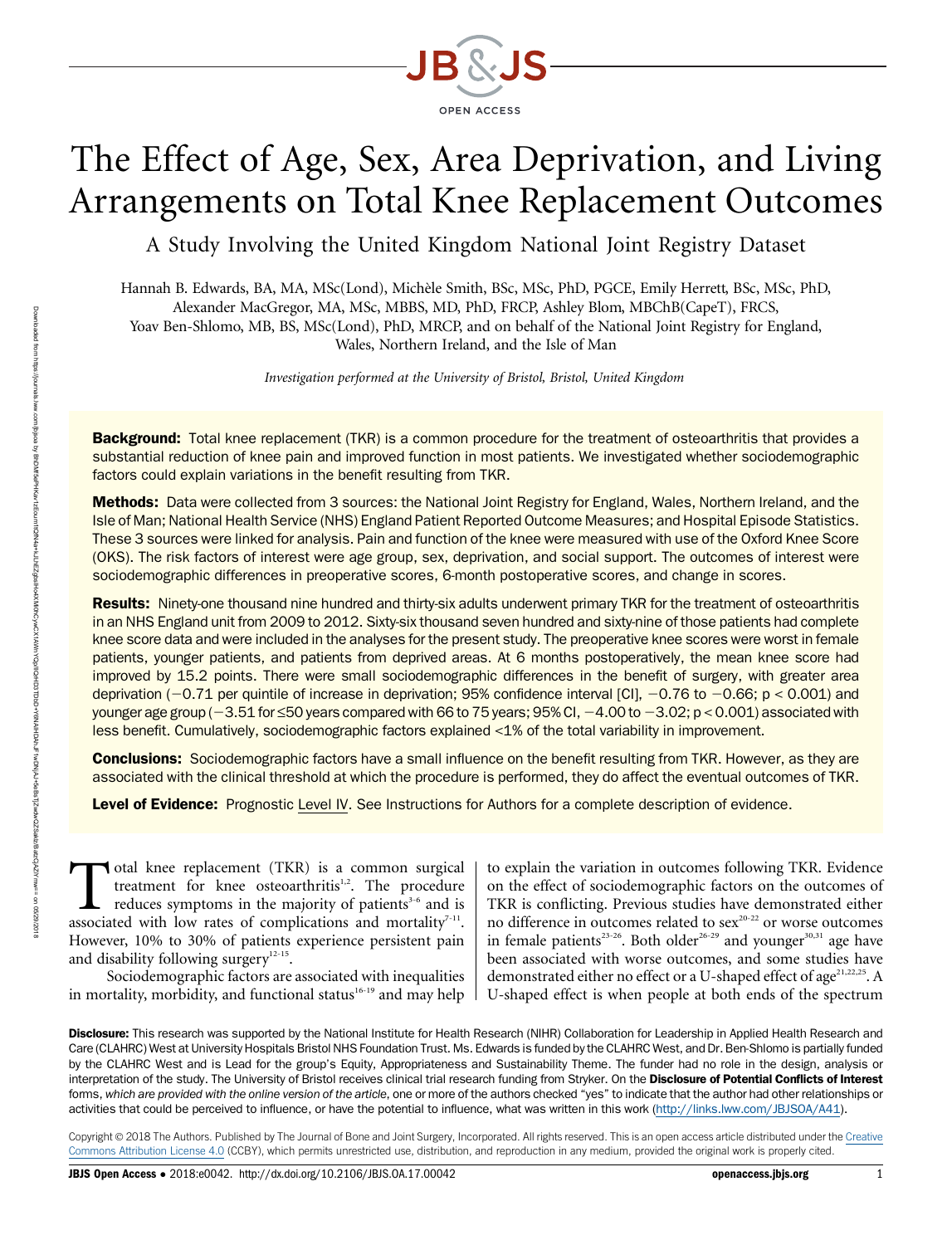(e.g., the youngest and the oldest) both have a worse outcome compared to people in the middle of the spectrum (e.g., those close to the mean age). Deprivation<sup>5,22,24,27,29,32</sup>, living alone, lower social support, and being unmarried have also been linked to worse outcomes<sup>22,29,33,34</sup>. These findings need to be interpreted cautiously because of methodological limitations such as retrospective reporting of outcomes, failure to adjust for surgical and clinical confounding factors, and the limited statistical power from small sample sizes.

The exploration of associations between sociodemographic factors and clinical outcomes is important because these results may be used to advise patients preoperatively and should be considered when comparing surgeon and organizational variability in performance. An association, if causal, might also suggest possible mechanisms that could lead to more appropriate interventions. We aimed to elucidate the role of sociodemographic factors in the outcome of TKR in England with use of prospective, population-based data from the largest national joint registry in the world.

#### Materials and Methods

Data Sources<br>
Data were collected from 3 sources: the National Joint Data were collected from 3 sources: the National Joint<br>Registry for England, Wales, Northern Ireland, and the Isle of Man (NJR)<sup>35</sup>; National Health Service (NHS) England Patient Reported Outcome Measures (PROMs)<sup>36</sup>; and NHS England Hospital Episode Statistics  $(HES)^{37}$ .

The NJR collects data at the time of the procedure for all patients who undergo TKR in England, Wales, Northern Ireland, and the Isle of Man. These data include age, sex, type of knee constraint, and method of knee fixation. Patients with partial, unicondylar, and patellofemoral replacements were excluded from the present study, as were those who underwent revision procedures and procedures for any reason other than osteoarthritis.

HES data are collected routinely by health-care staff at the point of care. The current analysis was restricted to patients who were recorded as Caucasian because the numbers in the ethnic minority groups were small and were unlikely to have sufficient power to detect differences in outcomes. Postal codes were used to derive area deprivation scores according to the English Indices of Multiple Deprivation<sup>38</sup>, a multi-domain, census-based ecological indicator of individual socioeconomic status. Small areas with approximately 1,500 residents were then ranked from least to most deprived with use of a weighted score derived from census data covering 7 domains (income, employment, education, health, crime, barriers to housing, and services and living environment). These area scores were categorized into quintiles, with quintile 1 representing the least deprived 20% of patients and quintile 5 representing the most deprived 20%.

National PROMs have been routinely collected by NHS England since 2009 with use of questionnaires that are sent to patients 2 weeks before and 6 months after the procedure. These questionnaires include data on comorbidities, duration of knee symptoms, postoperative complications, and the Oxford Knee Score (OKS) assessment (see Appendix). The OKS measures patient-reported knee pain and function over the preceding 4 weeks, with the score being categorized as poor (0 to 27), fair (28 to 33), good (34 to 41), or excellent (42 to 48)<sup>39</sup>. The OKS is widely used and validated<sup>39-41</sup>, and previous studies have demonstrated that the outcome at 6 months postoperatively is a good predictor of the longer-term outcome at 2 to 8 years postoperatively<sup>3,28,42</sup>. Data linkage among the 3 datasets is described in the NJR annual report $35$ .

#### Sample Size

Ninety-one thousand nine hundred and thirty-six Caucasian adults underwent primary TKR for osteoarthritis in an NHS England unit from April 1, 2009, to December 31, 2012. Sixtysix thousand seven hundred and sixty-nine of those patients had complete OKS data and were included in the analyses for this study (Fig. 1). Non-responders to the postoperative questionnaires were compared with responders to assess sampling bias and generalizability. Given the large sample size, there was >99% power to detect a difference of 5% in the proportions of patients who did not experience an improvement of  $\geq$ 3 points in the knee score (i.e., the minimum clinically important difference<sup>39,43</sup>) at the 0.05 significance level.

#### Ethical Approvals

This work fell within the remit of the Bristol Musculoskeletal Research team's permissions to work on NJR, PROMs, and HES data. All original data were collected with patient consent.



Fig. 1

Flow diagram showing the inclusion and exclusions of records at each stage of the study.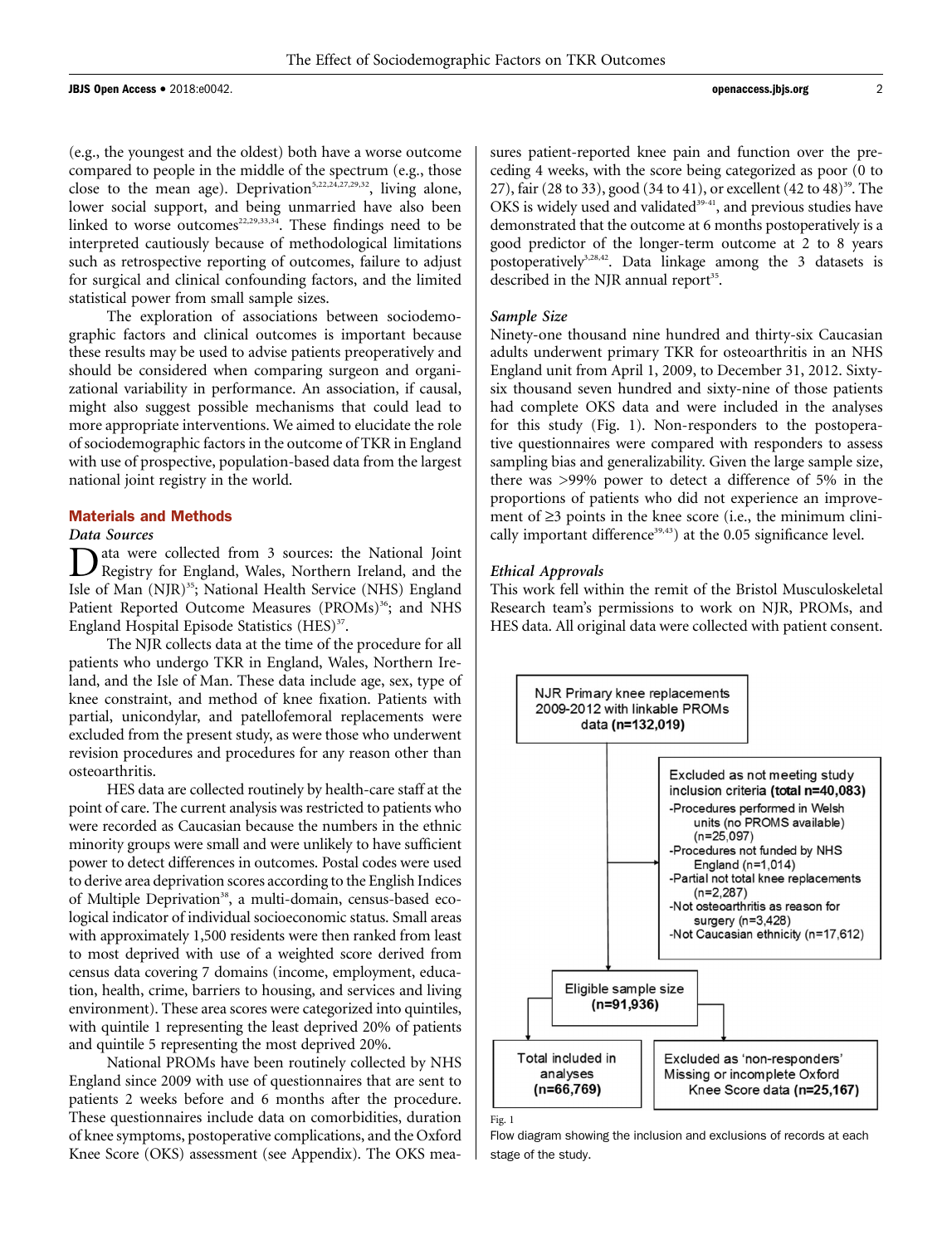Only anonymized data were used. The study was also approved by the London School of Hygiene and Tropical Medicine Ethics Committee for an MSc project.

#### Statistical Methods

We examined sociodemographic differences in (1) mean preoperative knee scores, to determine if sociodemographic differences existed prior to surgery; (2) mean 6-month postoperative knee scores, to determine if outcomes differed following surgery; and (3) mean change in knee scores (calculated as the postoperative score minus the preoperative score), to determine whether sociodemographic factors influenced improvement following surgery. Our null hypotheses were that there would be no sociodemographic differences in mean preoperative scores, postoperative scores, or preoperative-to-postoperative change in scores.

Age groups were modeled as a categorical variable  $(550$ years, 51 to 65 years, 66 to 75 years, 76 to 85 years, and  $\geq 86$ years), so we did not assume a linear association. The English Indices of Multiple Deprivation score was tested as a categorical variable, but because the patterns looked linear, the analysis was run as an ordinal variable; as a result, the coefficients are for a 1-quintile increase in deprivation. Other variables that were adjusted for in the analysis were coded as binary.

Linear regression modeling was utilized to estimate the association between sociodemographic factors and knee scores (with the influence of each variable being expressed as beta

| TABLE I Baseline Characteristics of the Study Sample* |                                       |                                                        |                      |  |  |
|-------------------------------------------------------|---------------------------------------|--------------------------------------------------------|----------------------|--|--|
| Characteristic                                        | Responders to<br>PROMs Questionnaires | Non-Responders to<br>PROMs Questionnaires <sup>+</sup> | P Value <sup>#</sup> |  |  |
| Total                                                 | 66,769                                | 25,167                                                 |                      |  |  |
| Sex                                                   |                                       |                                                        |                      |  |  |
| Male                                                  | 29,040 (43.5%)                        | 10,620 (42.2%)                                         |                      |  |  |
| Female                                                | 37,729 (56.5%)                        | 14,547 (57.8%)                                         | < 0.001              |  |  |
| Age§ (yr)                                             | 69.74 $\pm$ 9.00                      | $69.01 \pm 10.2$                                       | < 0.001              |  |  |
| Area deprivation quintile#**                          |                                       |                                                        |                      |  |  |
| Mean§                                                 | $2.80 \pm 1.35$                       | $2.97 \pm 1.37$                                        | < 0.001              |  |  |
| $\mathbf{1}$                                          | 14,328 (21.5%)                        | 4,572 (18.2%)                                          |                      |  |  |
| $\overline{2}$                                        | 15,413 (23.1%)                        | 5,399 (21.5%)                                          |                      |  |  |
| 3                                                     | 14,720 (22.0%)                        | 5,530 (22.0%)                                          |                      |  |  |
| 4                                                     | 11,989 (18.0%)                        | 4,905 (19.5%)                                          |                      |  |  |
| 5                                                     | 9,465 (14.2%)                         | 4,445 (17.7%)                                          |                      |  |  |
| Living arrangements#                                  |                                       |                                                        |                      |  |  |
| Not living alone                                      | 48,092 (72.0%)                        | 17,533 (69.7%)                                         |                      |  |  |
| Living alone                                          | 16,692 (25.0%)                        | 6,817 (27.1%)                                          | < 0.001              |  |  |
| Preoperative/baseline OKS                             |                                       |                                                        |                      |  |  |
| Mean§                                                 | $18.62 \pm 7.63$                      | $16.81 \pm 7.76$                                       | < 0.001              |  |  |
| Median††                                              | 18 (13, 24)                           | 16 (11, 22)                                            |                      |  |  |
| Poor $(<27)$                                          | 57,977 (86.8%)                        | 21,918 (87.1%)                                         |                      |  |  |
| Fair (28 to 33)                                       | 6,660 (10.0%)                         | 1,790(7.1)                                             |                      |  |  |
| Good (34 to 41)                                       | 2,031 (3.0%)                          | 520 (2.1%)                                             |                      |  |  |
| Excellent (42to 48)                                   | 101 (0.2%)                            | 33 (0.1%)                                              |                      |  |  |
| Duration of symptoms#                                 |                                       |                                                        |                      |  |  |
| Mean§                                                 | $2.62 \pm 1.00$                       | $2.71 \pm 1.16$                                        | < 0.001              |  |  |
| ≤5 yr                                                 | 38,214 (57.2%)                        | 13,815 (54.9%)                                         |                      |  |  |
| $>5$ yr                                               | 28,136 (42.1%)                        | 10,981 (43.6%)                                         |                      |  |  |
| Comorbidities                                         |                                       |                                                        |                      |  |  |
| None reported                                         | 22,518 (33.7%)                        | 8,124 (32.3%)                                          | < 0.001              |  |  |
| 1 or more                                             | 44,251 (66.3%)                        | 17,043 (67.7%)                                         |                      |  |  |

\*Data are presented as the number of patients, with the percentage in parentheses, unless otherwise noted. †Baseline and/or 6-month follow-up knee score data were missing/incomplete.  $\dagger$ P values from Pearson chi-square test for comparison of proportions or t test for comparison of means. §Data are presented as the mean and the standard deviation. #Missing <4% of data. \*\*1st quintile is least deprived, 5th quintile is most deprived. ††Data are presented as the median, with the interquartile range in parentheses.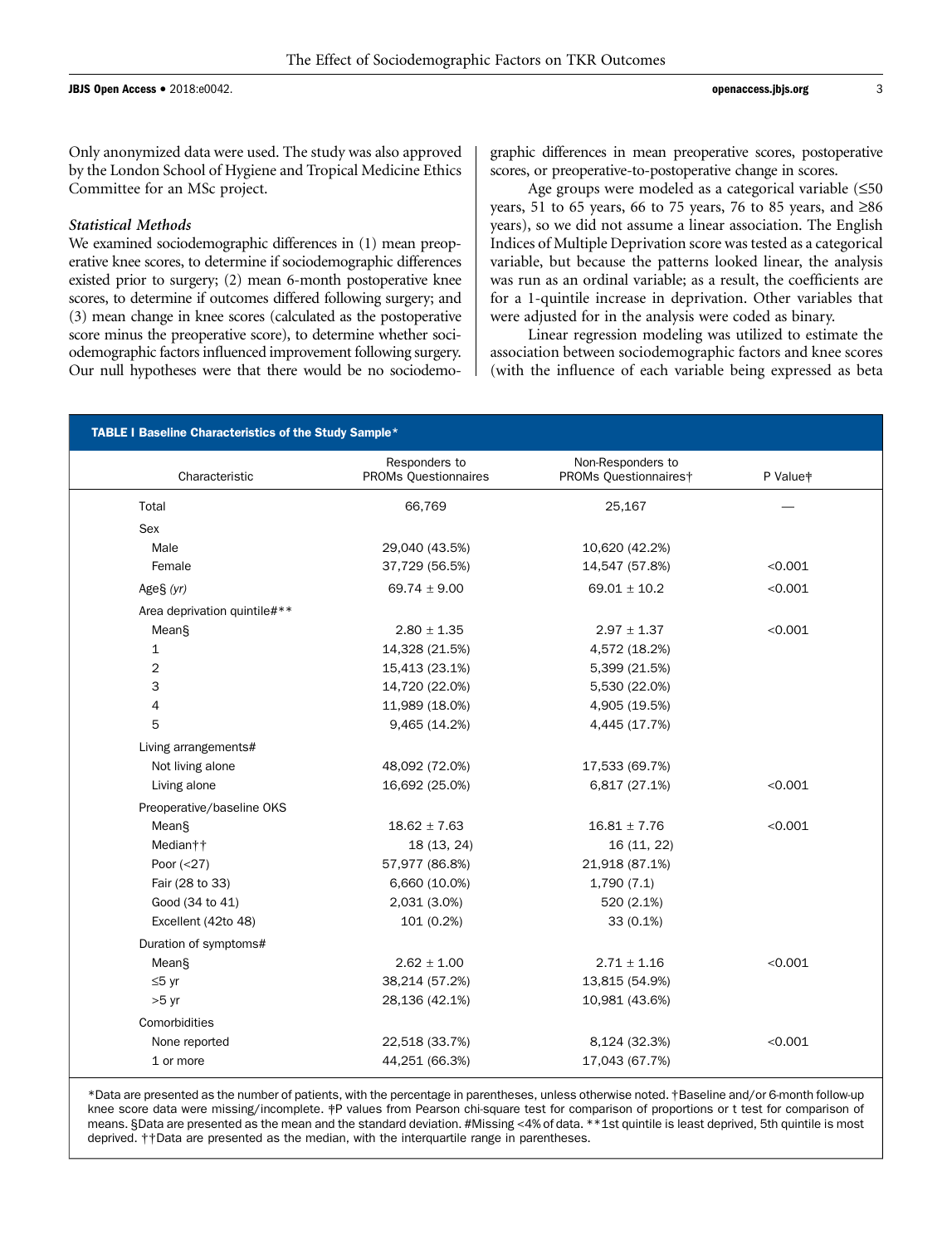coefficient, 95% confidence interval [CI], p value), and  $\mathbb{R}^2$ statistics were utilized to identify how much of the total variability of outcome could be explained by sociodemographic factors. The interactions between age and sex and between age and deprivation were investigated. Regression diagnostics were performed to check for normality of residuals.

We adjusted our multivariable models to control for potential confounding as follows. In the preoperative model, we adjusted for sociodemographic factors (age, sex, area deprivation, and living arrangements), symptom duration, and comorbidities. In the postoperative and change-score models, we adjusted for these same sociodemographic factors and additionally adjusted for postoperative complications, knee implant type, and knee constraint type. In the change-score model, we adjusted for these same sociodemographic factors and additionally adjusted for preoperative score as this variable was expected to constrain the change in score as a result of the "ceiling effect" of the scoring system. The "ceiling effect" is that patients with lowest preoperative scores have the most room for improvement and therefore would be expected to show the greatest change in score<sup>39</sup>. The adjusted models included only the records that had complete data for all of the included variables, which resulted in a small reduction in sample size (from 66,769 to 62,941 observations) and made very little difference to the unadjusted model estimates.

We also ran a sensitivity analysis that included body mass index (BMI) to see if this altered the associations. BMI was not included in the main model because data were missing for approximately 30% of the patients, thereby reducing precision and, potentially, generalizability.

#### **Results**

### Sample Characteristics

The 66,769 patients who responded to both OKS questionnaires were comparable with the 25,167 patients who did not. Non-responders more frequently came from deprived areas and may have been slightly worse off clinically, with fractionally lower preoperative knee scores, longer duration of symptoms, and more comorbidities. Other demographic differences, although statistically significant because of the large sample size, were of very small magnitude (e.g., the proportion of female patients was 56.5% among responders, compared with 57.8% among non-responders) (Table I).

In the study population, 56.5% of the patients were female, the mean age was  $69.7 \pm 9.0$  years, and 25.0% of the patients lived alone. The mean preoperative knee score was 18.6  $\pm$  7.6, and the majority of patients (86.8%) were classified as "poor" for pain and function. The average duration of symptoms prior to surgery was 2.6 years, and 66.3% of the patients reported  $\geq 1$  comorbidity (Table I).

The overall outcomes were good, with a mean improvement of  $15.2 \pm 9.9$  in the knee score at 6 months postoperatively, which is 5 times the minimum clinically important difference. Only 10.8% of the patients failed to achieve the minimum clinically important difference. The mean knee score at 6 months postoperatively was  $33.8 \pm 10.0$ , with a quarter of the patients still









Fig. 2-C

Fig. 2-A Graph showing the distribution of preoperative knee scores. Fig. 2-B Graph showing the distribution of postoperative knee scores. Fig. 2-C Graph showing the distribution of change in knee scores.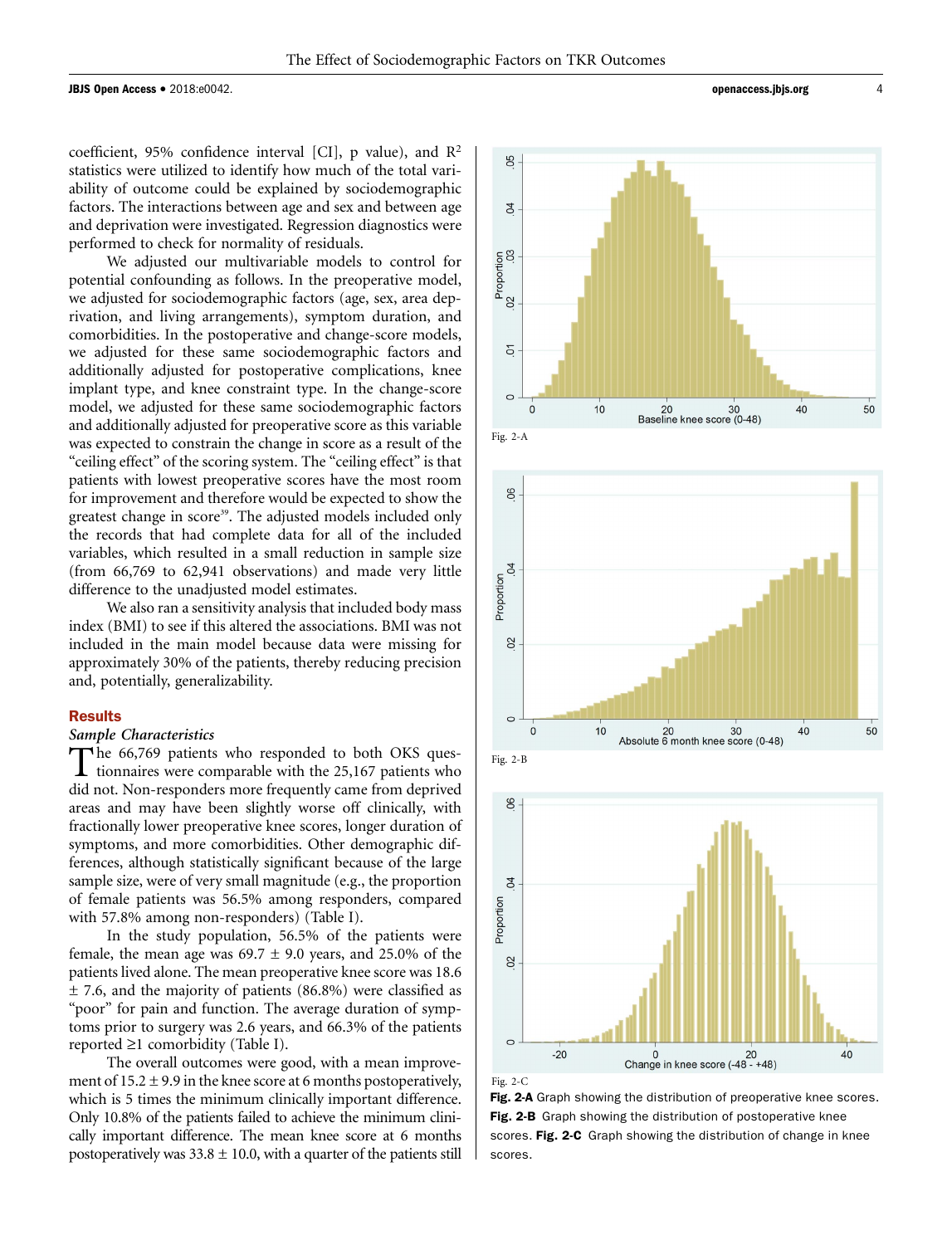JBJS Open Access • 2018:e0042. **Subset of a control of a control of a control of a control of a control openaccess.jbjs.org** 5

classified as having a "poor" score. The distribution of knee scores preoperatively and postoperatively and the distribution of change in scores are illustrated in Figures 2-A, 2-B, and 2-C.

#### Crude Results

Female patients, patients with greater area deprivation, and the youngest and oldest age groups had the worst preoperative knee scores (Table II). The magnitude in difference was approximately 3 points on the OKS.

At 6 months postoperatively, all sociodemographic groups had improved, and male patients, patients 66 to 75 years of age, patients with the least area deprivation, and patients who did not live alone had the best outcomes.

Female patients, patients  $\geq 86$  years of age, and patients with the least area deprivation experienced the greatest change in symptoms postoperatively.

#### Adjusted Results

The crude pattern remained after adjustment for confounding factors, with female patients, patients with greater area deprivation, and both the youngest and oldest age groups reporting the worst preoperative symptoms (Table III). At 6 months postoperatively, these sociodemographic differences were maintained.

In our partially adjusted model for change in score, female patients improved more than male patients, and younger patients, patients with greater area deprivation, and patients who lived alone showed less improvement. However, when the differences in preoperative score were accounted for in the fully adjusted model, female patients showed fractionally less benefit than male patients, although the magnitude was clinically negligible. The adverse effects of a greater area deprivation and a young age at the time of surgery also increased after accounting for differences in preoperative score.

Although significant, the differences in improvement between most sociodemographic groups were of small magnitude. Age and area deprivation were the only factors with effects that approached a clinically noticeable difference. Cumulatively, sociodemographic factors explained <1% of the total variability in improvement in knee scores (0.50% for sex, 0.13% for age, 0.15% for area deprivation, and <0.01% for living arrangements). In contrast, preoperative knee scores explained 14% of the variability in benefit.

There was some statistical evidence of an interaction between age and sex (likelihood ratio test,  $p < 0.001$ ) and between age and deprivation (likelihood ratio test, p < 0.001), such that the apparent disadvantage of younger age was greater in female patients than in male patients and the disadvantage of a greater area deprivation seemed to affect younger people more strongly than older people. However, the differences in effects were of a very small magnitude, so they are not presented here. Adjustment for BMI in the sensitivity analysis also made very little difference to model estimates and so is not shown.

We also explored whether sociodemographic factors were related to the risk of postoperative complications. Overall,

| <b>TABLE II Raw Knee Scores by Sociodemographic Group</b> |                    |                            |                                     |                              |  |  |  |
|-----------------------------------------------------------|--------------------|----------------------------|-------------------------------------|------------------------------|--|--|--|
| Characteristic                                            | No. of<br>Patients | Raw<br>Preoperative Score* | Raw 6-Month<br>Postoperative Score* | Raw Change in<br>Knee Score* |  |  |  |
| Sex                                                       |                    |                            |                                     |                              |  |  |  |
| Male                                                      | 29,040             | $20.47 + 7.73$             | $34.89 + 10.02$                     | $14.42 + 10.08$              |  |  |  |
| Female                                                    | 37,729             | $17.19 \pm 7.24$           | $33.03 \pm 9.94$                    | $15.84 \pm 9.83$             |  |  |  |
| Age                                                       |                    |                            |                                     |                              |  |  |  |
| $≤50$ yr                                                  | 1,443              | $15.85 \pm 7.23$           | $29.67 \pm 11.51$                   | $13.81 \pm 11.14$            |  |  |  |
| 51 to 65 yr                                               | 19,810             | $17.84 \pm 7.51$           | $32.73 \pm 10.74$                   | $14.90 \pm 10.27$            |  |  |  |
| 66 to 75 yr                                               | 26,857             | $19.23 \pm 7.56$           | $34.70 \pm 9.70$                    | $15.47 \pm 9.83$             |  |  |  |
| 76 to 85 yr                                               | 16,808             | $18.98 \pm 7.74$           | $34.19 \pm 9.30$                    | $15.21 \pm 9.69$             |  |  |  |
| ≥86 yr                                                    | 1,851              | $16.98 \pm 7.68$           | $33.33 \pm 9.53$                    | $16.35 \pm 9.69$             |  |  |  |
| Area deprivation quintile++                               |                    |                            |                                     |                              |  |  |  |
| 1                                                         | 14,328             | $20.14 \pm 7.64$           | $35.58 \pm 9.11$                    | $15.44 \pm 9.58$             |  |  |  |
| 2                                                         | 15,413             | $19.21 \pm 7.66$           | $34.83 \pm 9.54$                    | $15.61 \pm 9.75$             |  |  |  |
| 3                                                         | 14,720             | $18.63 \pm 7.56$           | $34.03 \pm 9.93$                    | $15.40 \pm 9.98$             |  |  |  |
| 4                                                         | 11,989             | $17.70 \pm 7.46$           | $32.67 \pm 10.42$                   | $14.97 \pm 10.23$            |  |  |  |
| 5                                                         | 9,465              | $16.45 \pm 7.21$           | $30.67 \pm 10.78$                   | $14.22 \pm 10.42$            |  |  |  |
| Living arrangements <sup>†</sup>                          |                    |                            |                                     |                              |  |  |  |
| Not living alone                                          | 48,092             | $18.76 + 7.62$             | $34.01 \pm 10.08$                   | $15.25 \pm 9.97$             |  |  |  |
| Living alone                                              | 16,692             | $18.19 \pm 7.62$           | $33.36 \pm 9.82$                    | $15.17 \pm 9.90$             |  |  |  |

\*Data are presented as the mean and the standard deviation. The scoring system ranges from 0 (worst knee symptoms) to 48 (no symptoms). †1st quintile is least deprived, 5th quintile is most deprived. ‡Missing <4% of data.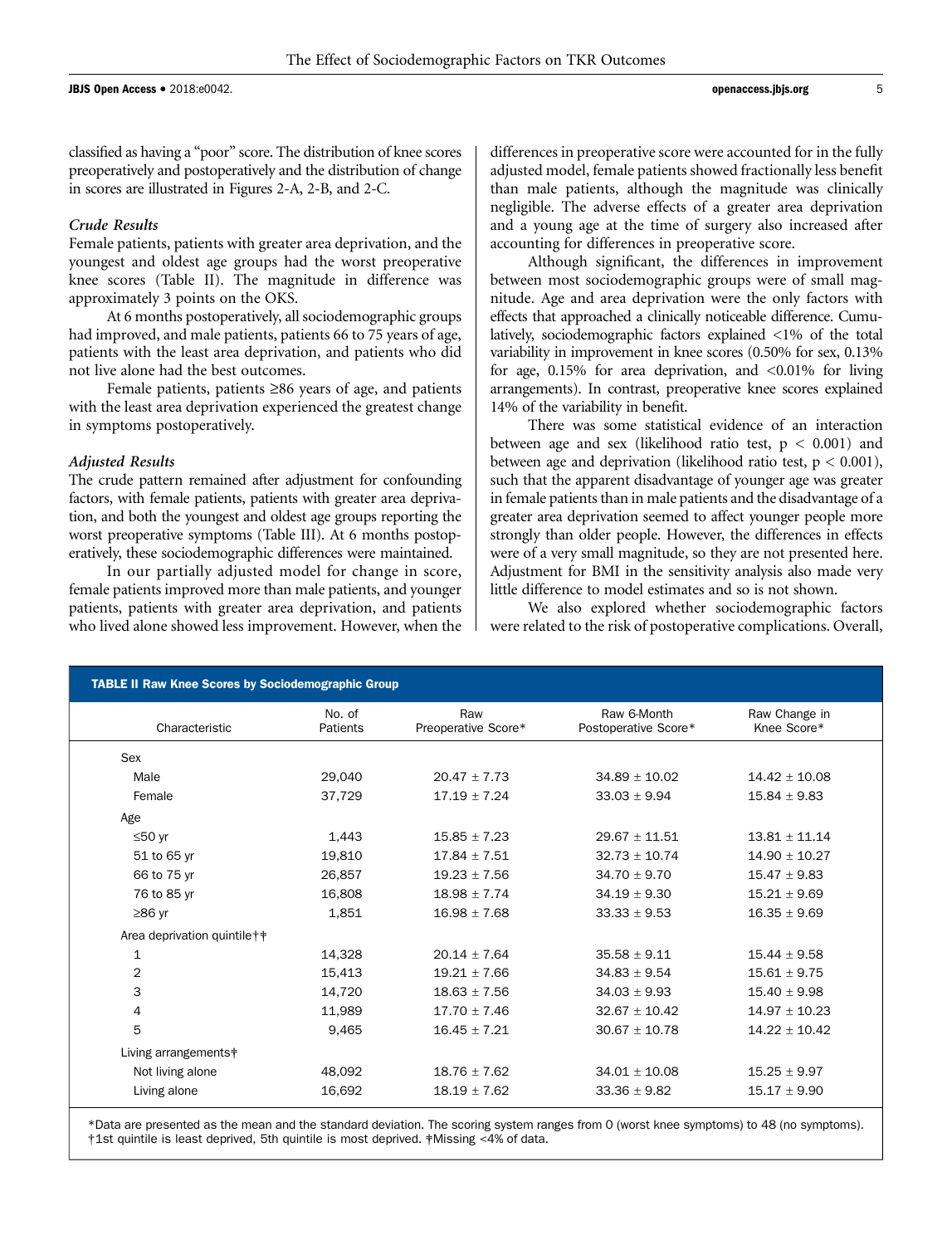| Characteristic                    | Preop. Variation<br>in Knee Scorest | P Value | 6- Month Postop. Variation<br>in Knee Scores <sup>†</sup> |
|-----------------------------------|-------------------------------------|---------|-----------------------------------------------------------|
| Sex                               |                                     |         |                                                           |
| Male#                             | 0                                   |         | 0                                                         |
| Female                            | $-3.30$ ( $-3.42$ to $-3.18$ )      | < 0.001 | $-1.83$ ( $-1.98$ to $-1.67$ )                            |
| Age                               |                                     |         |                                                           |
| ≤50 $yr$                          | $-3.07$ ( $-3.47$ to $-2.68$ )      | < 0.001 | $-4.87$ ( $-5.39$ to $-4.34$ )                            |
| 51 to 65 yr                       | $-1.19(-1.32$ to $-1.05$ )          | < 0.001 | $-1.83$ ( $-2.01$ to $-1.64$ )                            |
| 66 to 75 yr#                      | 0                                   |         | 0                                                         |
| 76 to 85 yr                       | $-0.24$ ( $-0.39$ to $-0.10$ )      | < 0.001 | $-0.38$ ( $-0.57$ to $-0.19$ )                            |
| $\geq 86$ yr                      | $-2.38(-2.74$ to $-2.03$ )          | < 0.001 | $-1.40$ ( $-1.87$ to $-0.92$ )                            |
| Area deprivation                  |                                     |         |                                                           |
| Increase per deprivation quintile | $-0.80$ ( $-0.84$ to $-0.76$ )      | < 0.001 | $-1.08$ ( $-1.14$ to $-1.02$ )                            |
| Living arrangements               |                                     |         |                                                           |
| Not living alone#                 | 0                                   |         | $\Omega$                                                  |
| Living alone                      | $0.36$ (0.22 to 0.50)               | < 0.001 | $-0.09$ ( $-0.27$ to 0.10)                                |

\*Data are presented as the differences in mean scores per group (with the 95% CI in parentheses), except for area deprivation, which shows the average change in score per quintile increase in area deprivation.†Adjusted for all variables in the table, as well as for duration of knee symptoms and comorbidities.‡Adjusted for all variables in the table, as well as for the duration of symptoms, comorbidities, postoperative complications, knee implant type, and method of knee constraint.§Adjusted for all variables in the table, as well as for duration of symptoms, comorbidities, postoperative complications, knee implant type, method of knee constraint, and preoperative/baseline score.#Reference group.

the differences in risk were small. Females had a lower risk of complications compared with males (odds ratio [OR], 0.86; 95% CI, 0.83 to 0.89;  $p < 0.001$ ), and those who lived alone had a fractionally increased risk of complications (OR, 1.06; 95% CI, 1.01 to 1.10;  $p = 0.007$ ). Interestingly, patients  $\leq 50$ years old appeared to have a slightly increased risk of complications compared with the central age category of 66 to 75 years (OR, 1.13; 95% CI, 1.01 to 1.26;  $p = 0.033$ ), and those from areas of higher deprivation had a fractionally lower risk of complications (OR, 0.97; 95% CI, 0.96 to 0.99;  $p < 0.001$ ), although the magnitude of these differences was extremely small. These findings suggest that further research would be useful to identify whether the effect of sociodemographic factors varies for different types of complications.

### **Discussion**

 $\mathcal{N}$  e found that patients from more deprived areas, female patients, and younger patients reported worse symptoms prior to TKR. The same groups also had worse symptoms at 6 months postoperatively, suggesting that factors upstream of surgery may be the main drivers of variation in symptoms across the disease course. The majority of patients reported large improvements in symptoms. Adjusting for preoperative scores increased the negative effect of area deprivation on the change in OKS (from  $-0.28$  to  $-0.71$ ), whereas for female patients it reversed the direction of effect (from 1.49 to  $-0.30$ ), highlighting the impact of accounting for preoperative scores. For example, if we compare patients from the best and worst deprivation quintiles, there is an almost 3-point difference in the improvement of the PROMs score. Although there is some controversy as to what change in the PROMs score represents the minimum clinically important difference, it has been suggested that it could be  $\leq$  3 or between 3 and  $5^{39}$ . The other differences in improvement were small, with the most noticeable disadvantage observed in patients <50 years old. However, overall, sociodemographic factors explained only a fraction of the total variability in improvement and are not a key factor in determining benefit from surgery.

Our results are consistent with those of previous studies that have shown that female patients $44-46$  and the deprived $44,45$ have less provision of TKR relative to need, suggesting that clinicians and/or patients have a higher threshold for surgery for these groups. Younger patients may be considered "too young"<sup>47</sup> and may wait for worse symptoms before considering surgery. Other studies from the United Kingdom<sup>5,27</sup> have shown that greater area deprivation predicted slightly worse outcomes, with comparable estimates of effect. Other studies<sup>20,21,23,24,27,46,48,49</sup> also have shown that male and female patients have comparable outcomes or that female patients do slightly worse than male patients. The small sex-related differences that were observed in the present study suggest that smaller studies may have been underpowered to detect differences. Our results are broadly in line with the findings from a 2012 study from the U.K. $27$  that showed that older patients had fractionally worse outcomes at 6 months postoperatively. However, we make the separate qualifying point that the benefit of surgery for older patients is comparable with or better than that for younger patients after accounting for preoperative scores. An Oxford study<sup>28</sup>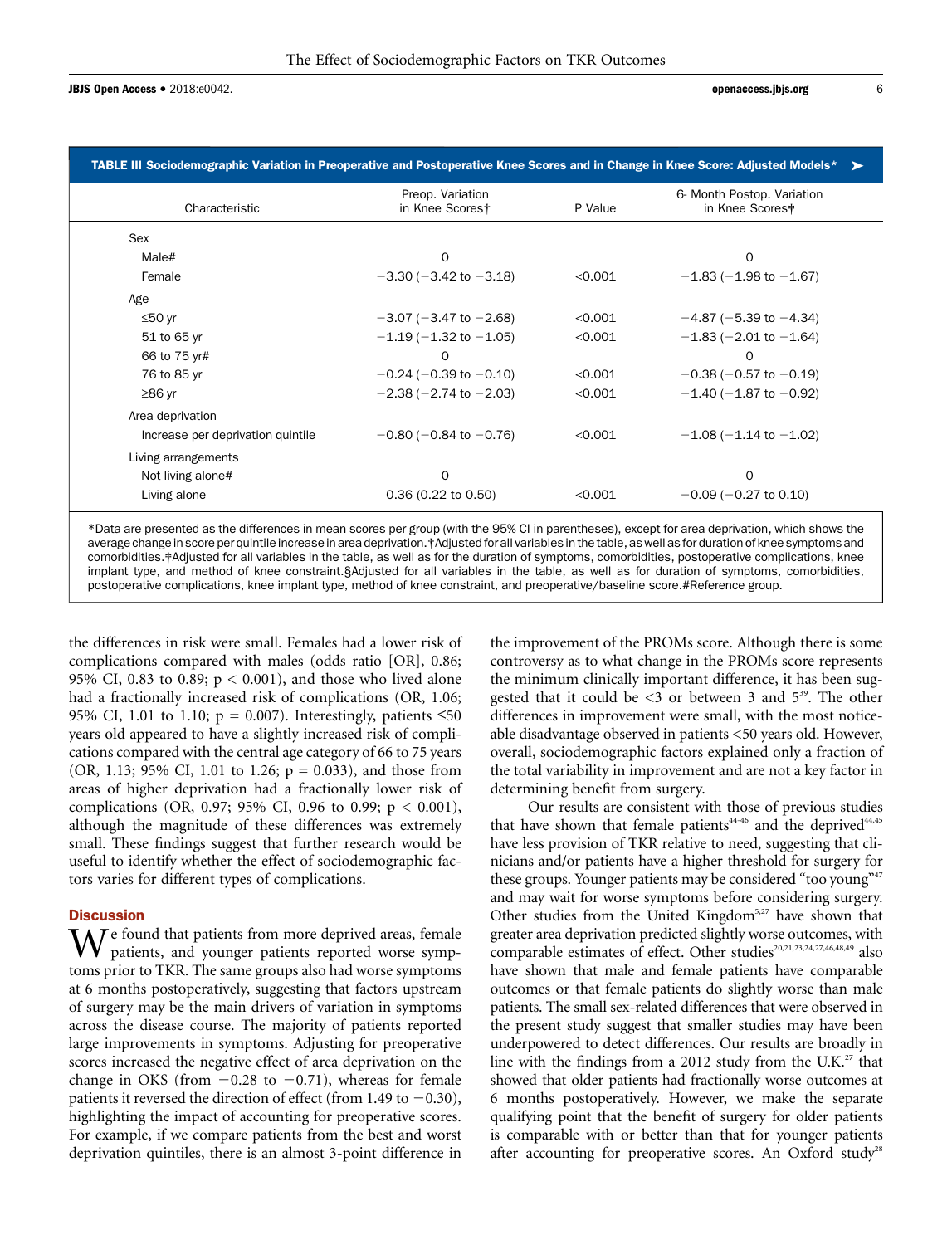| <b>TABLE III (continued)</b> |                                                              |         |                                                     |         |
|------------------------------|--------------------------------------------------------------|---------|-----------------------------------------------------|---------|
| P Value                      | Partially Adjusted<br>Difference in Knee Scores <sup>†</sup> | P Value | <b>Fully Adjusted Difference</b><br>in Knee Scores& | P Value |
|                              |                                                              |         |                                                     |         |
|                              | $\mathbf 0$                                                  |         | $\circ$                                             |         |
| < 0.001                      | 1.49 $(1.33 \text{ to } 1.65)$                               | < 0.001 | $-0.30$ ( $-0.45$ to $-0.15$ )                      | < 0.001 |
|                              |                                                              |         |                                                     |         |
| < 0.001                      | $-1.88$ ( $-2.42$ to $-1.34$ )                               | < 0.001 | $-3.51$ ( $-4.00$ to $-3.02$ )                      | < 0.001 |
| < 0.001                      | $-0.65$ ( $-0.83$ to $-0.46$ )                               | < 0.001 | $-1.29(-1.46 \text{ to } -1.12)$                    | < 0.001 |
|                              | 0                                                            |         | 0                                                   |         |
| < 0.001                      | $-0.15$ ( $-0.35$ to 0.05)                                   | 0.130   | $-0.27$ ( $-0.46$ to $-0.09$ )                      | 0.003   |
| < 0.001                      | $0.99(0.50 \text{ to } 1.47)$                                | < 0.001 | $-0.30$ ( $-0.74$ to 0.14)                          | 0.185   |
|                              |                                                              |         |                                                     |         |
| < 0.001                      | $-0.28$ ( $-0.33$ to $-0.22$ )                               | < 0.001 | $-0.71$ ( $-0.76$ to $-0.66$ )                      | < 0.001 |
|                              |                                                              |         |                                                     |         |
|                              | $\mathbf 0$                                                  |         | $\mathbf 0$                                         |         |
| 0.351                        | $-0.48$ ( $-0.66$ to $-0.29$ )                               | < 0.001 | $-0.27$ (-0.44 to $-0.10$ )                         | 0.002   |
|                              |                                                              |         |                                                     |         |

demonstrated that the youngest patient group seemed to experience fractionally more benefit compared with older patients, which contradicts our observation; however, the data in that study were not adjusted for confounding factors that were likely to have an important effect on results (e.g., older patients people tend to experience more comorbidities, which may partly explain the worse outcome observed in older patients).

A possible explanation for the effects of age and sex on outcomes is that female patients and patients who develop osteoarthritis at a younger age have a more severe or fasterprogressing disorder<sup>50</sup> that may be less responsive to treatment. This notion is supported by the finding that a shorter duration of symptoms was associated with an increased risk of not achieving a minimum clinically important difference (data not shown). Differing expectations regarding surgery also could have a role in the finding that younger patients seem to benefit less. However, this effect is likely to be small as only a few of the OKS questions are subjective. The slight adverse effect of living alone could be explained by lower social support, loneliness, lower confidence in resuming activities, and less mobilization following surgery $51,52$ . Alternatively, it may be that those who live alone need to cope with everyday living demands unaided and are in fact active prematurely, thereby compromising their recovery. Additional research on the mechanism for the effect of area deprivation on outcome could be useful. For example, it may be that more deprived areas tend to have weaker surgical teams because of issues with recruitment, turnover, or inexperienced surgeons, factors that may be associated with poorer outcomes.

## Strengths and Limitations

To our knowledge, this is the largest study exploring the effect of sociodemographic factors on the outcomes of TKR. This study involves data from a national population-based joint registry, combined with independently and prospectively collected patientreported outcome data. A range of key surgical and clinical confounders (including symptom duration, comorbidities, knee implant type, knee constraint type, postoperative complications, and demographic factors of interest) were controlled for. The study was highly powered to detect differences in outcomes.

Our analyses were restricted to Caucasian patients, which limits the generalizability of our findings. It is unclear whether the associations that we found with age, sex, area deprivation, and living arrangements would be the same within other ethnic groups or whether there may be interactions between ethnicity and the other variables. Another limitation was the lack of information on other potentially confounding factors such as psychological well-being, smoking, diet, compliance with rehabilitation exercises, mobilization, and use of painkillers<sup>27,53-55</sup>. Smoking and obesity are believed to have an adverse effect because they are associated with a higher rate of postoperative complications 56,57. We adjusted for postoperative complications, so we expect that the residual effect of smoking and obesity should be minimal. The sensitivity analysis on BMI provides some evidence that the residual effect of obesity is minimal because this analysis showed little effect on the results of additional adjustment for BMI. However, because BMI was recorded at the time of the operation, this information was most likely missing at random and is therefore unlikely to have introduced bias in the results. Other work by our group to impute missing BMI data has shown that BMI does not make a difference in outcomes<sup>58</sup>. We did not adjust for surgeon effects, which could confound the findings if highvolume surgeons have better outcomes. However, the U.K. health-care system makes differential access to such surgeons unlikely, and we suspect that, because these surgeons probably operate on more difficult cases, adjusting for surgeon experience actually would make the observed differences even wider.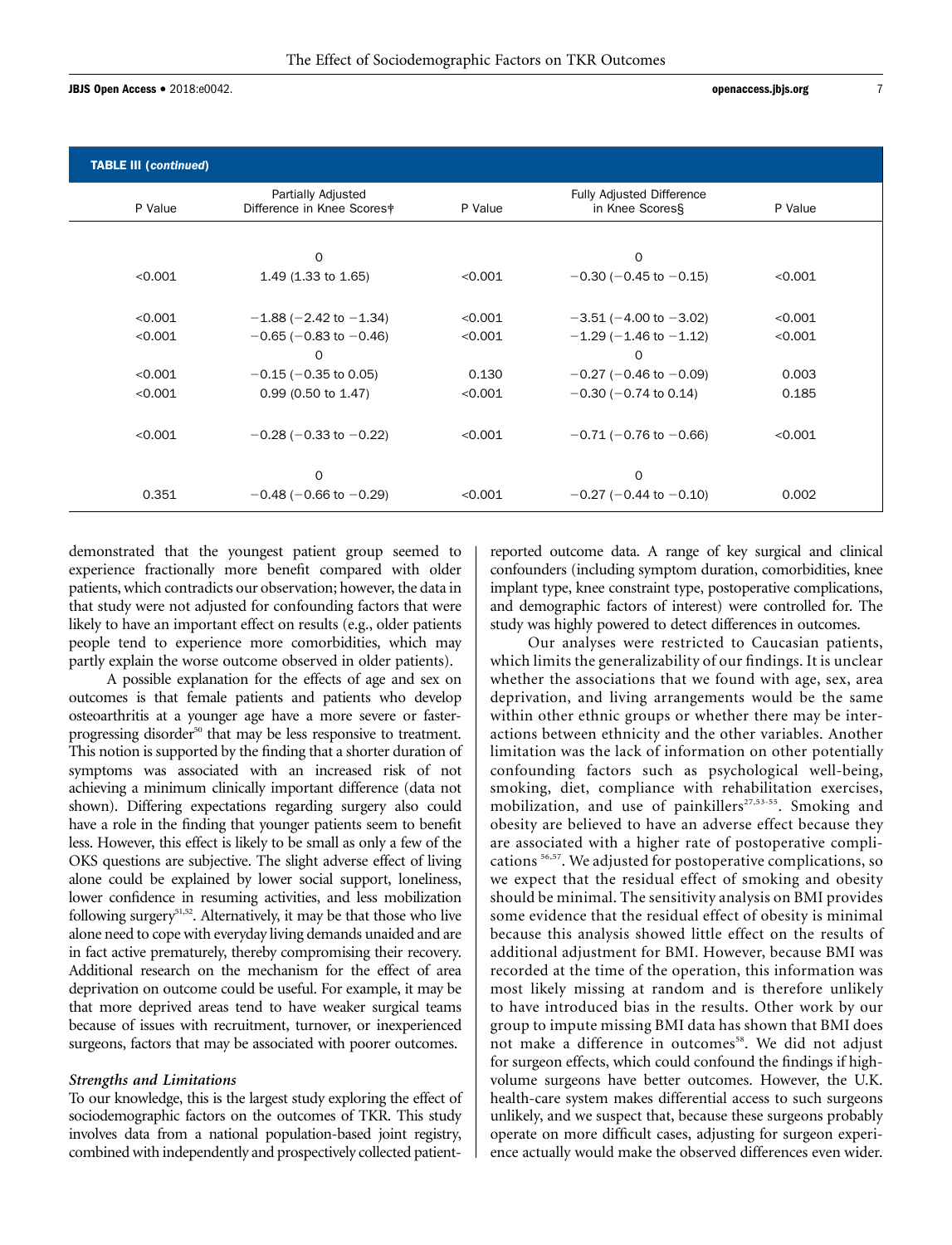JBJS Open Access • 2018:e0042. **8**<br>**BJS Open Access • 2018:e0042. 8** 

Approximately one-quarter of patients gave insufficiently complete responses for their change in knee score to be calculated, a finding similar to that reported in other studies<sup>5,42,57,59</sup>. Non-responders tended to come from more deprived areas and to have fractionally worse health before surgery, making a non-response selection bias possible. Non-responders may have disengaged with services because of disappointing outcomes, which could have resulted in underestimation of the area deprivation effect.

Over a quarter of NJR records could not be sufficiently linked to either HES or PROMs datasets. The characteristics of the unlinkable records were not available so it is hard to assess the impact of these missing records. Most were because of omissions in routine HES data, making it plausible that these records were missing at random; these omissions are likely to have led to underestimation of associations. In the context of the small effect sizes found, further exploration of the missing data (if possible) would be useful.

One important implication of our findings is that there is no basis for "age rationing" of TKR. Elderly individuals can sometimes be considered "too old" to benefit from surgery or less likely to benefit when compared with younger people $60,61$ . This may be a perception of both general practitioners and elderly patients themselves, who may avoid surgery for altruistic reasons or who may not appreciate the benefits of surgery $47$ .

#### Overview

In conclusion, the majority of patients achieved substantial improvement in symptoms following TKR. Patients <50 years old and those from deprived areas benefited less from surgery and achieved worse absolute scores at 6 months postoperatively. Female patients had worse preoperative and postoperative symptom scores than male patients but benefited comparably from surgery. Despite some differences, overall sociodemographic factors were not strong predictors of the benefits of surgery. As sociodemographic factors are associated with the threshold at which surgery is performed, future work should perhaps focus on factors upstream of surgery that may be life-course determinants of osteoarthritis and the drivers of variation in knee pain and function across the course of disease.

#### Appendix

 $(\widehat{eA})$ <sup>A</sup> table showing the OKS questions from the PROMs questionnaire is available with the online version of this article as a data supplement at jbjs.org [\(http://links.lww.com/](http://links.lww.com/JBJSOA/A42)  $JBJSOA/A42$ ).

Nore: The authors thank the patients and staff of all the hospitals in England, Wales, and Northern<br>Ireland who have contributed data to the National Joint Registry. The authors are grateful to the<br>Healthcare Quality Impro at the NJR Centre for facilitating this work. The views expressed represent those of the authors<br>and do not necessarily reflect those of the NJR Steering Committee or HQIP, who do not vouch for<br>how the information is prese (CLAHRC) West at University Hospitals Bristol NHS Foundation Trust. Ms. Edwards is funded by<br>the CLAHRC West, and Dr. Ben-Shlomo is partially funded by the CLAHRC West and is Lead for<br>the group's Equity, Appropriateness an

Hannah B. Edwards, BA, MA, MSc(Lond)<sup>1,2</sup> Michèle Smith, BSc, MSc, PhD, PGCE<sup>1</sup> Emily Herrett, BSc, MSc, PhD<sup>3</sup> Alexander MacGregor, MA, MSc, MBBS, MD, PhD, FRCP4 Ashley Blom, MBChB(CapeT), FRCS<sup>1,5</sup> Yoav Ben-Shlomo, MB, BS, MSc(Lond), PhD, MRCP<sup>1,2</sup> on behalf of the National Joint Registry for England, Wales, Northern Ireland, and the Isle of Man

1 University of Bristol, Bristol, United Kingdom

2 NIHR Collaboration for Leadership in Applied Health Research and Care West, Bristol, United Kingdom

3London School of Hygiene and Tropical Medicine, London, United Kingdom

4 University of East Anglia, Norwich, United Kingdom

5 North Bristol National Health Service Trust, Bristol, United Kingdom

E-mail address for H.B. Edwards: Hannah.Edwards@bristol.ac.uk E-mail address for M. Smith: michele.smith@wjec.co.uk E-mail address for E. Herrett: Emily.Herrett@lshtm.ac.uk E-mail address for A. MacGregor: A.Macgregor@uea.ac.uk E-mail address for A. Blom: Ashley.Blom@bristol.ac.uk E-mail address for Y. Ben-Shlomo: Y.Ben-Shlomo@bristol.ac.uk

ORCID iD for H.B. Edwards: [0000-0002-1885-4771](http://orcid.org/0000-0002-1885-4771)

#### **References**

1. Kurtz S, Mowat F, Ong K, Chan N, Lau E, Halpern M. Prevalence of primary and revision total hip and knee arthroplasty in the United States from 1990 through 2002. J Bone Joint Surg Am. 2005 Jul;87(7):1487-97.

2. Zhang W, Moskowitz RW, Nuki G, Abramson S, Altman RD, Arden N, Bierma-Zeinstra S, Brandt KD, Croft P, Doherty M, Dougados M, Hochberg M, Hunter DJ, Kwoh K, Lohmander LS, Tugwell P. OARSI recommendations for the management of hip and knee osteoarthritis, Part II: OARSI evidence-based, expert consensus guidelines. Osteoarthritis Cartilage. 2008 Feb;16(2):137-62.

3. Kirwan JR, Currey HLF, Freeman MAR, Snow S, Young PJ. Overall long-term impact of total hip and knee joint replacement surgery on patients with osteoarthritis and rheumatoid arthritis. Br J Rheumatol. 1994 Apr;33(4):357-60.

4. Callahan CM, Drake BG, Heck DA, Dittus RS. Patient outcomes following tricompartmental total knee replacement. A meta-analysis. JAMA. 1994 May 04;271 (17):1349-57.

5. Neuburger J, Hutchings A, Black N, van der Meulen JH. Socioeconomic differences in patient-reported outcomes after a hip or knee replacement in the English National Health Service. J Public Health (Oxf). 2013 Mar;35(1):115-24. Epub 2012 Jun 22.

6. Baker PN, Rushton S, Jameson SS, Reed M, Gregg P, Deehan DJ. Patient satisfaction with total knee replacement cannot be predicted from pre-operative variables alone: a cohort study from the National Joint Registry for England and Wales. Bone Joint J. 2013 Oct;95-B(10):1359-65.

7. Mantilla CB, Horlocker TT, Schroeder DR, Berry DJ, Brown DL. Frequency of myocardial infarction, pulmonary embolism, deep venous thrombosis, and death following primary hip or knee arthroplasty. Anesthesiology. 2002 May;96(5):1140-6. 8. Blom AW, Brown J, Taylor AH, Pattison G, Whitehouse S, Bannister GC. Infection after total knee arthroplasty. J Bone Joint Surg Br. 2004 Jul;86(5):688-91.

9. Calligaro KD, Dougherty MJ, Ryan S, Booth RE. Acute arterial complications associated with total hip and knee arthroplasty. J Vasc Surg. 2003 Dec;38(6):1170-7. 10. Howie C, Hughes H, Watts AC, Venous thromboembolism associated with hip and knee replacement over a ten-year period: a population-based study. J Bone Joint Surg Br. 2005 Dec;87(12):1675-80.